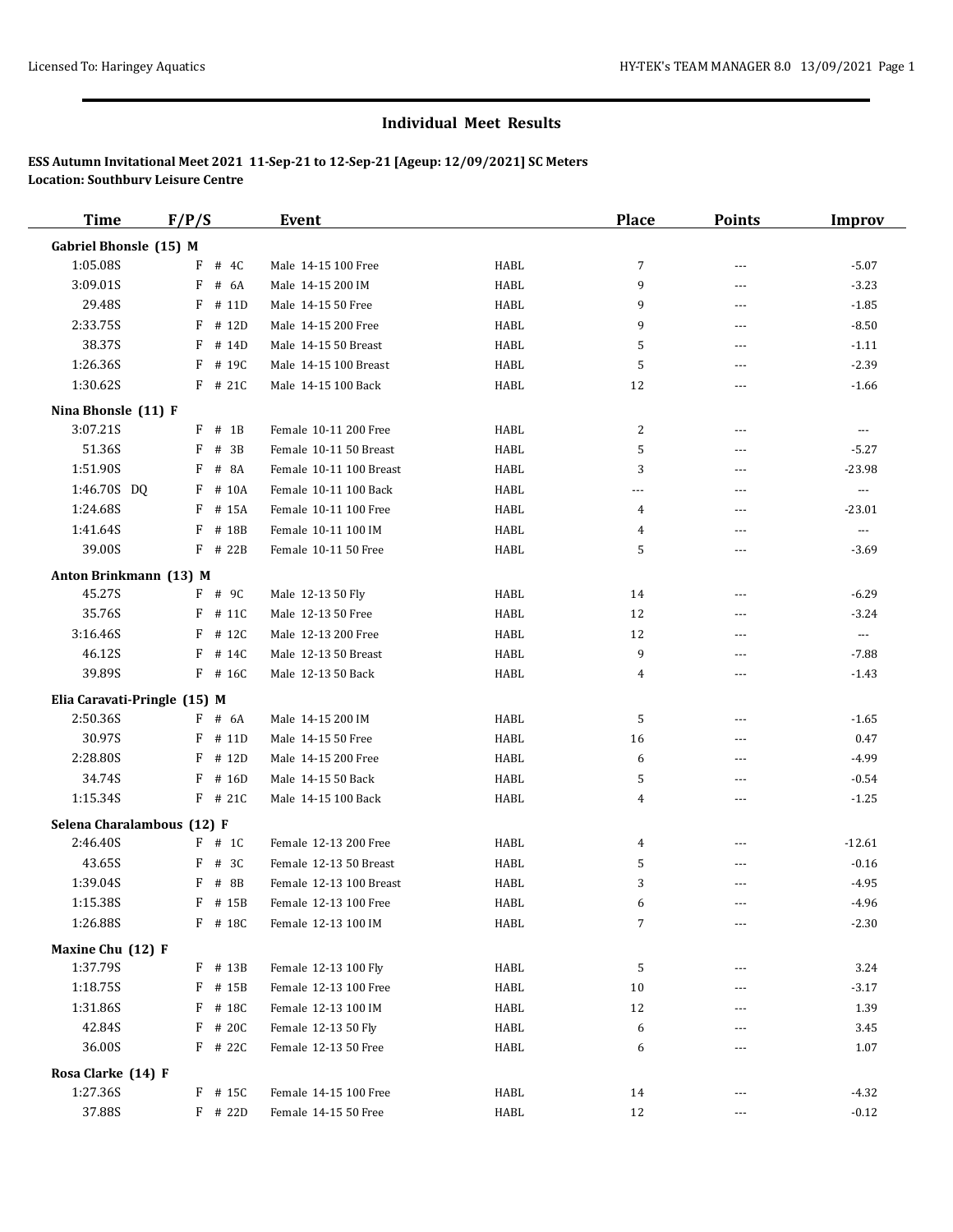| <b>Time</b>                 | F/P/S       | <b>Event</b>              |              | <b>Place</b>         | <b>Points</b>  | <b>Improv</b>            |
|-----------------------------|-------------|---------------------------|--------------|----------------------|----------------|--------------------------|
| Sebastian Clark (10) M      |             |                           |              |                      |                |                          |
| <b>NS</b>                   | F<br># 9B   | Male 10-11 50 Fly         | HABL         | $---$                | $\overline{a}$ | $- - -$                  |
| $_{\rm NS}$                 | # 11B<br>F  | Male 10-11 50 Free        | HABL         | $---$                | $\overline{a}$ | $---$                    |
| <b>NS</b>                   | F # 14B     | Male 10-11 50 Breast      | HABL         | ---                  | ---            |                          |
| <b>NS</b>                   | F # 16B     | Male 10-11 50 Back        | HABL         | $\cdots$             | $- - -$        |                          |
| Thomas Clayton (14) M       |             |                           |              |                      |                |                          |
| 2:52.51S                    | $F$ # 12D   | Male 14-15 200 Free       | HABL         | 14                   | ---            | $-26.54$                 |
| 44.09S                      | F<br># 14D  | Male 14-15 50 Breast      | HABL         | 13                   | $\overline{a}$ | $-1.21$                  |
| 1:33.31S                    | F # 19C     | Male 14-15 100 Breast     | HABL         | 9                    | $---$          | $-9.84$                  |
| 1:28.44S                    | $F$ # 21C   | Male 14-15 100 Back       | HABL         | 11                   | $\overline{a}$ | $-8.85$                  |
| Gareth Davies (17) M        |             |                           |              |                      |                |                          |
| 59.86S                      | $F$ # 2D    | Male 16 & Over 100 Fly    | HABL         | 1                    | $\cdots$       | 1.88                     |
| 58.58S                      | F<br># 4D   | Male 16 & Over 100 Free   | HABL         | 6                    | ---            | 1.71                     |
| 2:22.92S                    | F<br># 6B   | Male 16 & Over 200 IM     | HABL         | $\mathbf{1}$         | ---            | 9.13                     |
| 27.64S                      | F<br># 9E   | Male 16 & Over 50 Fly     | HABL         | 4                    | $\overline{a}$ | 0.45                     |
| 26.41S                      | F # 11E     | Male 16 & Over 50 Free    | HABL         | 5                    | $\overline{a}$ | 0.11                     |
| Berk Demir (10) M           |             |                           |              |                      |                |                          |
| 1:29.38S                    | $F$ # 4A    | Male 10-11 100 Free       | HABL         | 6                    | ---            | $-12.12$                 |
| 57.66S                      | F<br># 9B   | Male 10-11 50 Fly         | HABL         | 8                    | $\overline{a}$ | $-2.84$                  |
| 1:03.47S                    | F<br># 14B  | Male 10-11 50 Breast      | HABL         | 9                    | ---            | $\scriptstyle \cdots$    |
| 48.52S                      | F # 16B     | Male 10-11 50 Back        | HABL         | 6                    | ---            | 1.12                     |
| Luke Ellingham (17) M       |             |                           |              |                      |                |                          |
| 1:08.835                    | F<br># 2D   | Male 16 & Over 100 Fly    | HABL         | 6                    | $\cdots$       | $-3.74$                  |
| 59.66S                      | # $4D$<br>F | Male 16 & Over 100 Free   | HABL         | 7                    | $\overline{a}$ | $-1.55$                  |
| 30.46S                      | F<br># 9E   | Male 16 & Over 50 Fly     | HABL         | 7                    | ---            | $-0.99$                  |
| 27.04S                      | $F$ # 11E   | Male 16 & Over 50 Free    | HABL         | 8                    | $\overline{a}$ | $-0.47$                  |
| 2:10.99S                    | F<br># 12E  | Male 16 & Over 200 Free   | HABL         | 4                    | ---            | $-8.98$                  |
| 33.67S                      | # 14E<br>F  | Male 16 & Over 50 Breast  | HABL         | 4                    | ---            | $-0.64$                  |
| 1:14.63S                    | $F$ # 19D   | Male 16 & Over 100 Breast | HABL         | 3                    | ---            | $-3.17$                  |
| Luca Fabbrani-Fearon (13) M |             |                           |              |                      |                |                          |
| 1:39.38S                    | $F$ # 2B    | Male 12-13 100 Fly        | HABL         | 4                    | ---            | $\overline{a}$           |
| 1:11.42S                    | $F$ # 4B    | Male 12-13 100 Free       | HABL         | 6                    | $- - -$        | $-7.69$                  |
| 1:21.69S                    | F # 7C      | Male 12-13 100 IM         | ${\tt HABL}$ | 5                    |                | $-11.78$                 |
| 2:45.09S                    | $F$ # 12C   | Male 12-13 200 Free       | HABL         | 5                    | ---            | $-14.78$                 |
| 1:30.87S                    | F # 19B     | Male 12-13 100 Breast     | HABL         | 3                    | ---            | $-8.57$                  |
| 1:24.22S                    | $F$ # 21B   | Male 12-13 100 Back       | HABL         | 3                    | ---            | $-3.06$                  |
| Dylan Goad (10) M           |             |                           |              |                      |                |                          |
| <b>NS</b>                   | $F$ # 4A    | Male 10-11 100 Free       | HABL         | ---                  | ---            |                          |
| <b>NS</b>                   | F # 7B      | Male 10-11 100 IM         | HABL         |                      |                |                          |
| <b>NS</b>                   | $F$ # 11B   | Male 10-11 50 Free        | HABL         | ---                  |                | $\cdots$                 |
| 1:06.60S                    | $F$ # 14B   | Male 10-11 50 Breast      | HABL         | 10                   |                | $-1.50$                  |
| 1:00.54S                    | $F$ # 16B   | Male 10-11 50 Back        | HABL         | 12                   | ---            | $\scriptstyle\cdots$     |
| 2:16.14S DQ                 | $F$ # 21A   | Male 10-11 100 Back       | HABL         | $\scriptstyle\cdots$ | ---            | $\hspace{0.05cm} \ldots$ |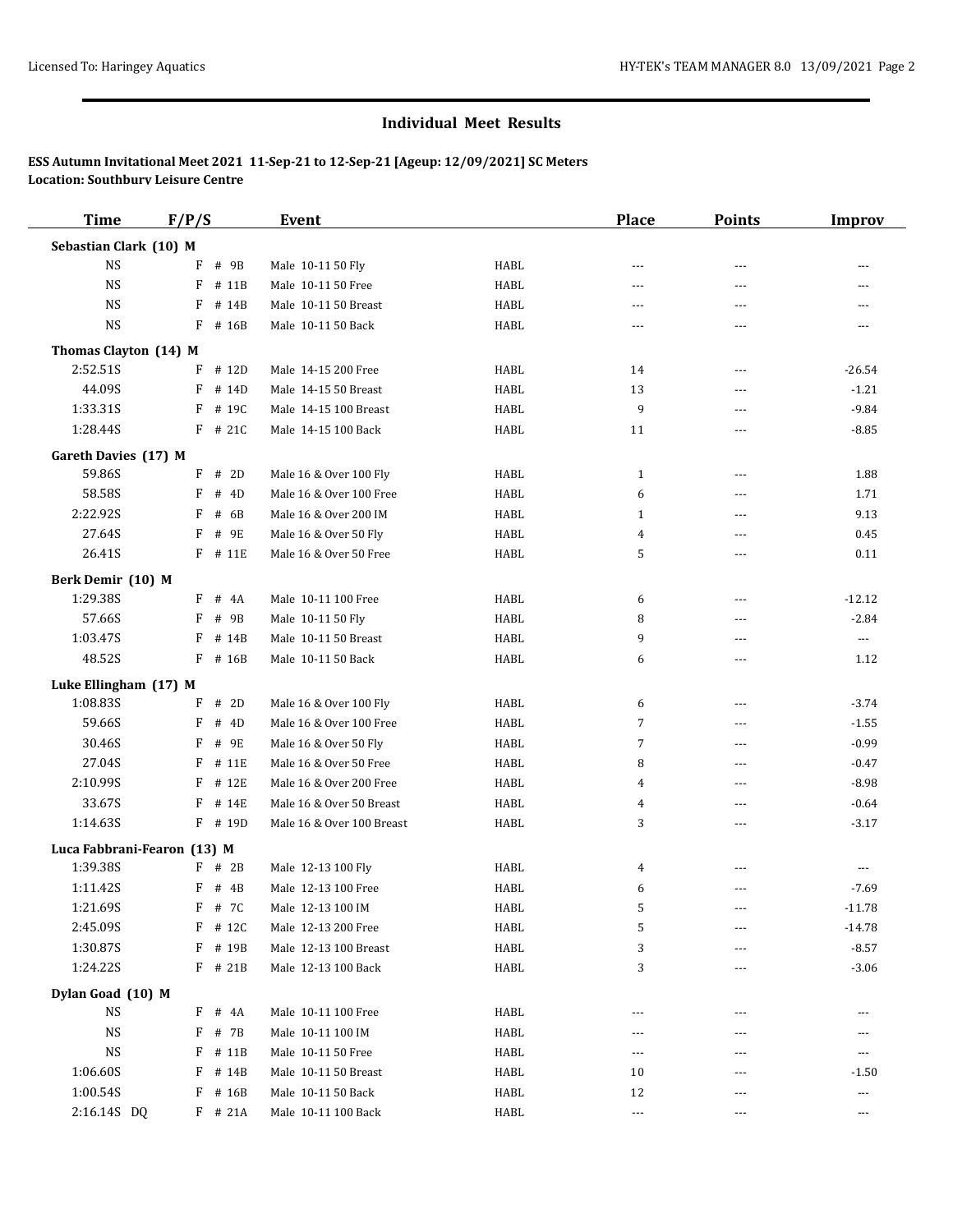| <b>Time</b>                     | F/P/S      | <b>Event</b>               |             | <b>Place</b>   | <b>Points</b>  | <b>Improv</b>         |
|---------------------------------|------------|----------------------------|-------------|----------------|----------------|-----------------------|
| Steven Gomez Maya (11) M        |            |                            |             |                |                |                       |
| 1:27.48S                        | F<br># 4A  | Male 10-11 100 Free        | HABL        | 5              | ---            | $-15.61$              |
| 1:45.98S                        | F<br># 7B  | Male 10-11 100 IM          | <b>HABL</b> | 5              | $\overline{a}$ | $-14.89$              |
| 3:11.92S                        | F<br># 12B | Male 10-11 200 Free        | <b>HABL</b> | 4              | $- - -$        | $\ldots$              |
| 2:02.67S                        | F<br># 19A | Male 10-11 100 Breast      | <b>HABL</b> | 3              | $- - -$        | $-2.68$               |
| 1:45.01S                        | F<br># 21A | Male 10-11 100 Back        | HABL        | 3              | $---$          | $-8.24$               |
| Veronica Gomez Maya (12) F      |            |                            |             |                |                |                       |
| 2:51.08S                        | $F$ # 1C   | Female 12-13 200 Free      | HABL        | 7              | ---            | $-21.67$              |
| 1:26.86S                        | F<br># 10B | Female 12-13 100 Back      | HABL        | 5              | ---            | $-10.21$              |
| 1:36.24S                        | F<br># 13B | Female 12-13 100 Fly       | <b>HABL</b> | 2              | $\overline{a}$ | $-16.16$              |
| 1:18.60S                        | F<br># 15B | Female 12-13 100 Free      | HABL        | 9              | $---$          | $-9.34$               |
| 1:30.29S                        | F<br># 18C | Female 12-13 100 IM        | <b>HABL</b> | 8              | $\overline{a}$ | $-18.78$              |
| Miranda Gomez-Velasco (16) F    |            |                            |             |                |                |                       |
| 2:51.41S                        | $F$ # 1E   | Female 16 & Over 200 Free  | HABL        | 3              | $\sim$ $\sim$  | 7.44                  |
| 44.06S                          | F<br># 3E  | Female 16 & Over 50 Breast | <b>HABL</b> | 2              | ---            | $-0.83$               |
| 42.62S                          | F<br># 5E  | Female 16 & Over 50 Back   | <b>HABL</b> | 3              | $---$          | 2.42                  |
| 1:30.32S                        | F<br># 13D | Female 16 & Over 100 Fly   | <b>HABL</b> | $\mathbf{1}$   | $\overline{a}$ | 5.84                  |
| 1:14.835                        | F<br># 15D | Female 16 & Over 100 Free  | <b>HABL</b> | 4              | $---$          | 3.95                  |
| 3:26.00S                        | F<br># 17B | Female 16 & Over 200 IM    | <b>HABL</b> | $\overline{2}$ | ---            | 20.19                 |
| 39.17S                          | F<br># 20E | Female 16 & Over 50 Fly    | <b>HABL</b> | $\mathbf{1}$   | ---            | 1.84                  |
| 33.75S                          | F<br># 22E | Female 16 & Over 50 Free   | <b>HABL</b> | 4              | $\overline{a}$ | 0.92                  |
| Nicola Grad (12) F              |            |                            |             |                |                |                       |
| 54.28S                          | # 3C<br>F  | Female 12-13 50 Breast     | <b>HABL</b> | 17             | $\cdots$       | 0.51                  |
| 49.27S                          | F<br># 5C  | Female 12-13 50 Back       | HABL        | 12             | ---            | $-1.24$               |
| 2:01.91S                        | F<br># 8B  | Female 12-13 100 Breast    | HABL        | 10             | ---            | $\scriptstyle \cdots$ |
| 55.80S                          | # 20C<br>F | Female 12-13 50 Fly        | HABL        | 10             | $\overline{a}$ | 2.05                  |
| 42.01S DQ                       | F # 22C    | Female 12-13 50 Free       | <b>HABL</b> | ---            | $- - -$        | $\cdots$              |
| Kyrique Griffith-Preprah (15) M |            |                            |             |                |                |                       |
| 1:20.73S                        | F # 2C     | Male 14-15 100 Fly         | HABL        | 6              | ---            | $-11.72$              |
| 1:03.57S                        | F<br># 4C  | Male 14-15 100 Free        | HABL        | 5              | $---$          | $-3.87$               |
| 3:22.72S                        | # 6A<br>F  | Male 14-15 200 IM          | HABL        | 10             | ---            | $\cdots$              |
| 34.40S                          | # 9D<br>F  | Male 14-15 50 Fly          | <b>HABL</b> | 10             | $\overline{a}$ | 1.37                  |
| 28.26S                          | $F$ # 11D  | Male 14-15 50 Free         | HABL        | 3              | ---            | 0.67                  |
| 2:35.47S                        | $F$ # 12D  | Male 14-15 200 Free        | HABL        | 10             |                | $-3.40$               |
| 41.36S                          | F<br># 14D | Male 14-15 50 Breast       | HABL        | 9              | ---            | 0.37                  |
| 32.43S                          | F<br># 16D | Male 14-15 50 Back         | HABL        | $\mathbf{1}$   |                | $-1.10$               |
| 1:38.56S                        | F<br># 19C | Male 14-15 100 Breast      | HABL        | 12             | $---$          | $-10.75$              |
| 1:13.33S                        | $F$ # 21C  | Male 14-15 100 Back        | HABL        | 2              | ---            | $-12.39$              |
|                                 |            |                            |             |                |                |                       |
| Maja Grzybek (14) F<br>2:24.94S | F<br># 1D  | Female 14-15 200 Free      | HABL        | 3              |                | $-10.62$              |
| 39.92S                          | F<br># 3D  | Female 14-15 50 Breast     | HABL        | 3              | ---            | $-0.70$               |
| 1:28.39S                        | # 8C<br>F  | Female 14-15 100 Breast    | HABL        | 3              | ---            | 0.23                  |
| 1:05.95S                        | F<br># 15C | Female 14-15 100 Free      | HABL        | 3              |                | $-1.68$               |
| 2:51.73S                        | F # 17A    | Female 14-15 200 IM        | HABL        | 3              | ---            | $-10.66$              |
| 29.93S                          | $F$ # 22D  | Female 14-15 50 Free       | HABL        | $\mathbf{1}$   | ---            | $-0.37$               |
|                                 |            |                            |             |                |                |                       |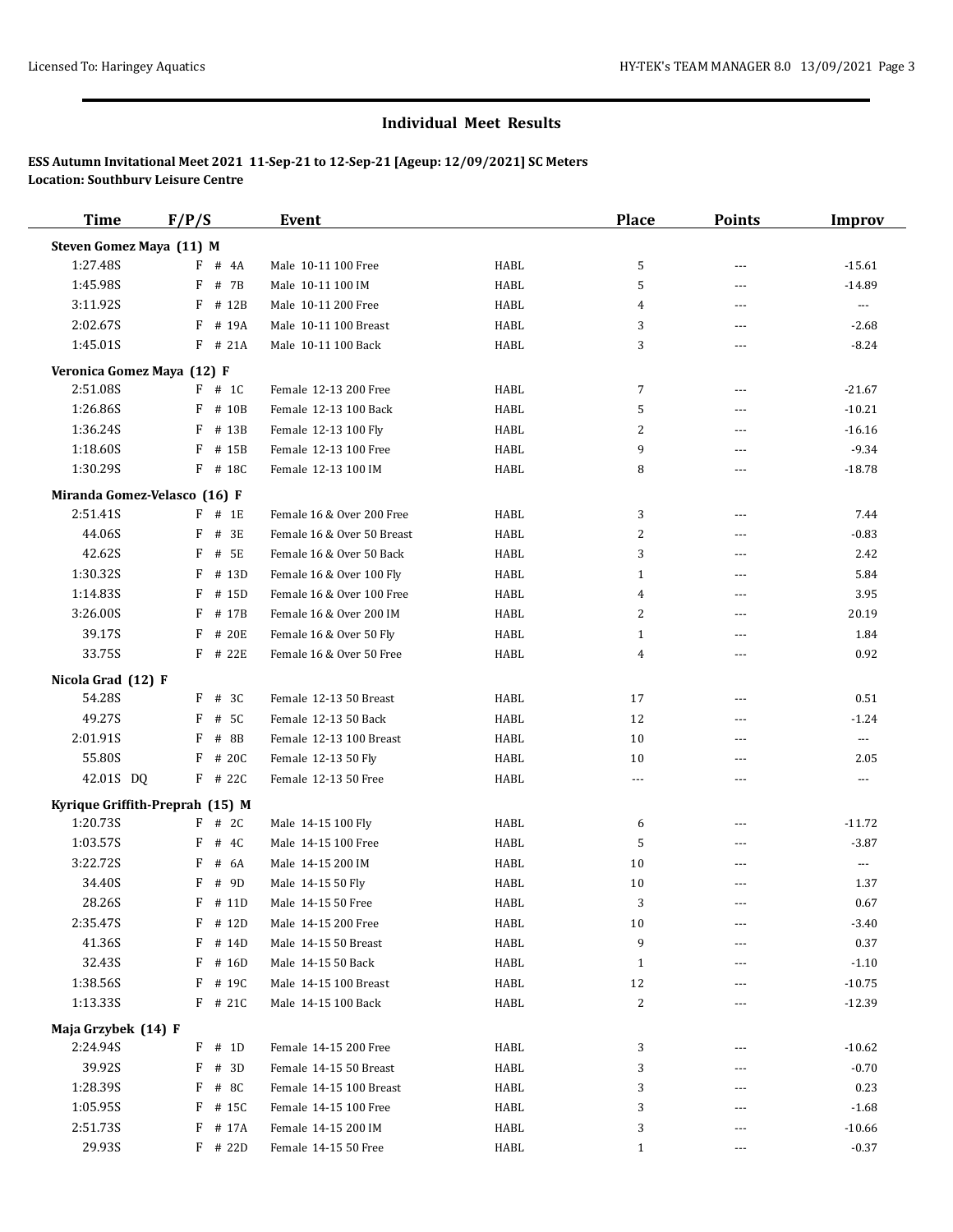| <b>Time</b>           | F/P/S                        | <b>Event</b>              |      | <b>Place</b>   | <b>Points</b>  | <b>Improv</b>        |
|-----------------------|------------------------------|---------------------------|------|----------------|----------------|----------------------|
| Amy Hanson (11) F     |                              |                           |      |                |                |                      |
| 41.88S                | $F$ # 3B                     | Female 10-11 50 Breast    | HABL | $\mathbf{1}$   | $- - -$        | $-0.43$              |
| 42.02S                | F<br># 5B                    | Female 10-11 50 Back      | HABL | $\overline{4}$ | ---            | $-2.20$              |
| 1:37.97S              | F<br># 8A                    | Female 10-11 100 Breast   | HABL | 1              | $---$          | $-14.98$             |
| 1:22.09S              | F<br># 15A                   | Female 10-11 100 Free     | HABL | 2              | ---            | $-16.89$             |
| 1:33.39S              | F<br># 18B                   | Female 10-11 100 IM       | HABL | 2              | ---            | $-10.46$             |
| 37.88S                | F # 22B                      | Female 10-11 50 Free      | HABL | 3              | $\overline{a}$ | 0.72                 |
|                       | Stephen Harden-Wilson (16) M |                           |      |                |                |                      |
| 1:00.61S              | $F$ # 4D                     | Male 16 & Over 100 Free   | HABL | 9              | $\cdots$       | $-2.29$              |
| 2:36.97S              | $F$ # 6B                     | Male 16 & Over 200 IM     | HABL | 3              | ---            | $-18.35$             |
| 27.86S                | F<br># 11E                   | Male 16 & Over 50 Free    | HABL | 11             | $\overline{a}$ | $-0.55$              |
| 2:14.04S              | $F$ # 12E                    | Male 16 & Over 200 Free   | HABL | 6              | ---            | $-6.58$              |
| 31.55S                | F<br># 16E                   | Male 16 & Over 50 Back    | HABL | 4              | ---            | $-0.05$              |
| 1:10.07S              | $F$ # 21D                    | Male 16 & Over 100 Back   | HABL | 2              | ---            | $-0.94$              |
|                       |                              |                           |      |                |                |                      |
| Haydn Hoole (17) M    |                              |                           |      |                |                |                      |
| 1:01.90S              | $F$ # 2D                     | Male 16 & Over 100 Fly    | HABL | 2              | ---            | $-0.76$              |
| 55.02S                | F<br># 4D                    | Male 16 & Over 100 Free   | HABL | $\mathbf{1}$   | $---$          | $-0.64$              |
| 27.07S                | F<br># 9E                    | Male 16 & Over 50 Fly     | HABL | 3              | $\overline{a}$ | $-0.39$              |
| 24.72S                | F # 11E                      | Male 16 & Over 50 Free    | HABL | $\mathbf{1}$   | ---            | $-0.19$              |
| 2:05.97S              | $F$ # 12E                    | Male 16 & Over 200 Free   | HABL | $\mathbf{1}$   | $---$          | $-8.54$              |
| 32.93S                | F<br># 14E                   | Male 16 & Over 50 Breast  | HABL | 2              | ---            | 0.65                 |
| 28.79S                | F<br># 16E                   | Male 16 & Over 50 Back    | HABL | 3              | ---            | $-0.08$              |
| 1:12.69S              | F # 19D                      | Male 16 & Over 100 Breast | HABL | $\mathbf{1}$   | ---            | $-2.36$              |
| Linnoa Hurcombe (9) F |                              |                           |      |                |                |                      |
| 3:09.82S              | F<br>$#$ 1A                  | Female 8-9 200 Free       | HABL | $\mathbf{1}$   | $- - -$        | $\scriptstyle\cdots$ |
| 54.11S                | F<br># 3A                    | Female 8-9 50 Breast      | HABL | $\mathbf{1}$   | ---            | $-4.98$              |
| 46.41S                | F<br># 5A                    | Female 8-9 50 Back        | HABL | $\mathbf{1}$   | $---$          | 0.85                 |
| 1:47.31S              | F<br># 18A                   | Female 9 & Under 100 IM   | HABL | $\mathbf{1}$   | ---            | $-5.20$              |
| 59.53S                | # 20A<br>F                   | Female 8-9 50 Fly         | HABL | $\mathbf{1}$   | ---            | 1.55                 |
| 41.00S                | F # 22A                      | Female 8-9 50 Free        | HABL | $\mathbf{1}$   | ---            | 0.48                 |
| Faith Jones (15) F    |                              |                           |      |                |                |                      |
| 2:54.11S              | $F$ # 1D                     | Female 14-15 200 Free     | HABL | 8              |                | 6.81                 |
| 42.23S                | $F$ # 5D                     | Female 14-15 50 Back      | HABL | 8              |                | 1.96                 |
| 1:46.89S              | F # 8C                       | Female 14-15 100 Breast   | HABL | 8              | $---$          | $-3.43$              |
| 1:18.89S              | F # 15C                      | Female 14-15 100 Free     | HABL | 9              | ---            | 1.55                 |
| 3:18.33S              | F # 17A                      | Female 14-15 200 IM       | HABL | 7              | ---            | 6.58                 |
| 42.62S                | $F$ # 20D                    | Female 14-15 50 Fly       | HABL | 11             | $---$          | 3.91                 |
|                       |                              |                           |      |                |                |                      |
| Rannie Jones (11) F   |                              |                           |      |                |                |                      |
| 3:31.04S              | $F$ # 1B                     | Female 10-11 200 Free     | HABL | 4              | $---$          | $\cdots$             |
| 56.83S                | F # 3B                       | Female 10-11 50 Breast    | HABL | 10             | ---            | 0.53                 |
| 52.46S                | $F$ # 5B                     | Female 10-11 50 Back      | HABL | 13             | $---$          | $-0.34$              |
| 1:53.86S              | # 18B<br>F                   | Female 10-11 100 IM       | HABL | 8              | ---            | $-8.02$              |
| 1:06.44S              | F # 20B                      | Female 10-11 50 Fly       | HABL | 6              | $---$          | 6.07                 |
| 44.39S                | $F$ # 22B                    | Female 10-11 50 Free      | HABL | 10             | $\cdots$       | 1.69                 |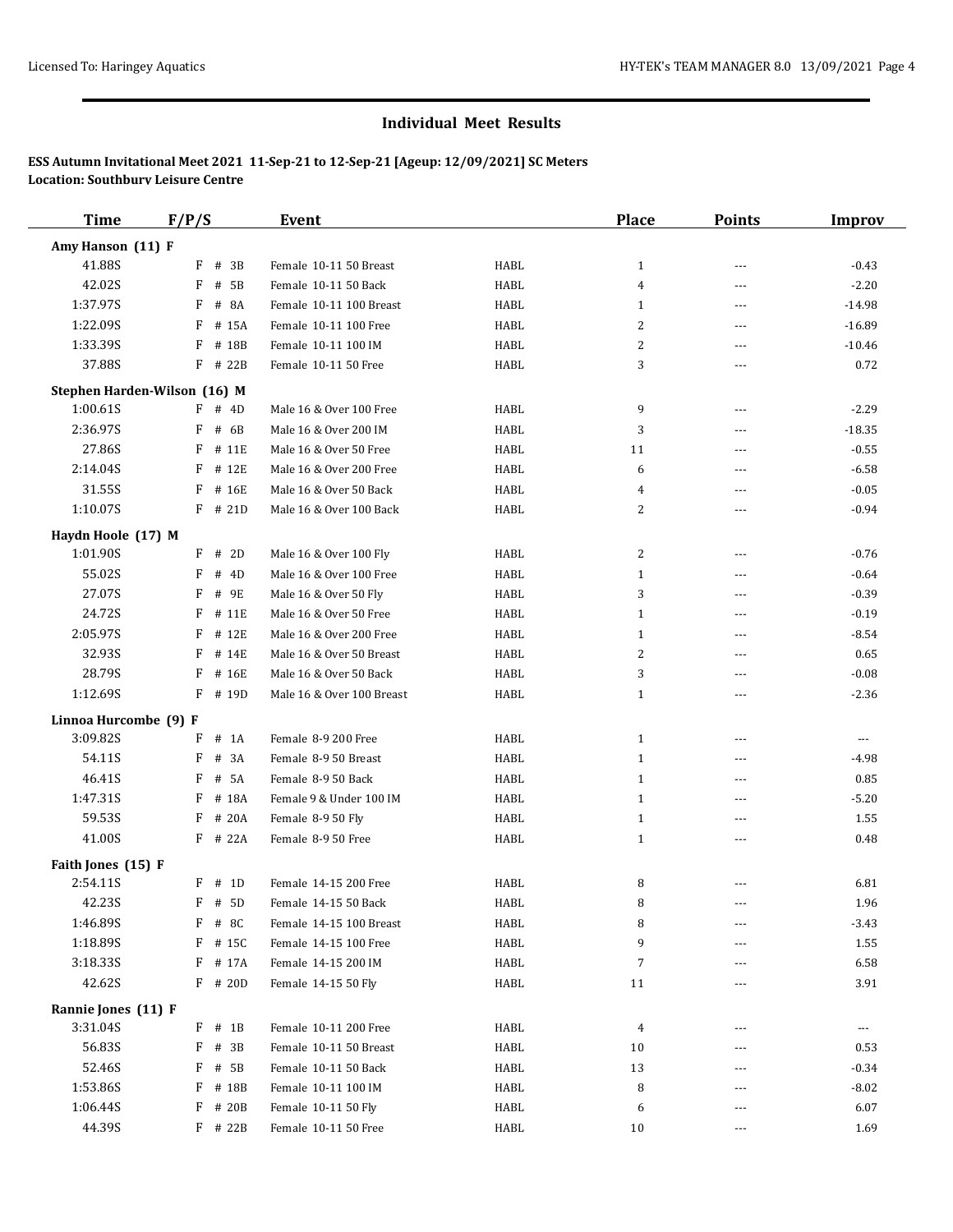| <b>Time</b>             | F/P/S |           | Event                       |             | <b>Place</b>   | <b>Points</b>  | <b>Improv</b>            |
|-------------------------|-------|-----------|-----------------------------|-------------|----------------|----------------|--------------------------|
| Vita Kan-Moloney (12) F |       |           |                             |             |                |                |                          |
| 3:43.61S                |       | $F$ # 1C  | Female 12-13 200 Free       | HABL        | 13             | $---$          | $---$                    |
| 53.61S                  | F     | # 3C      | Female 12-13 50 Breast      | <b>HABL</b> | 16             | $---$          | $-7.49$                  |
| 48.16S                  | F     | # 5C      | Female 12-13 50 Back        | <b>HABL</b> | 10             | $\cdots$       | $-1.74$                  |
| <b>NS</b>               |       | $F$ # 22C | Female 12-13 50 Free        | HABL        | ---            | ---            |                          |
| TaoHai Khan (10) M      |       |           |                             |             |                |                |                          |
| 3:29.81S                |       | F # 12B   | Male 10-11 200 Free         | HABL        | 8              | $---$          | $\frac{1}{2}$            |
| Glenda Krasniqi (14) F  |       |           |                             |             |                |                |                          |
| 3:19.88S                | F     | # 1D      | Female 14-15 200 Free       | HABL        | 12             | ---            | 8.13                     |
| 1:04.43S                | F     | # 3D      | Female 14-15 50 Breast      | <b>HABL</b> | 10             | $---$          | $-0.38$                  |
| 50.06S                  | F     | # 5D      | Female 14-15 50 Back        | <b>HABL</b> | 10             | $\cdots$       | 3.50                     |
| 2:13.62S                |       | F # 8C    | Female 14-15 100 Breast     | HABL        | 10             | $\cdots$       | $-1.10$                  |
| 1:47.44S                | F     | # 10C     | Female 14-15 100 Back       | <b>HABL</b> | 11             | $\overline{a}$ | 5.38                     |
| 1:49.58S                | F     | # 13C     | Female 14-15 100 Fly        | HABL        | 4              | ---            | $\scriptstyle \cdots$    |
| 1:31.17S                | F     | # 15C     | Female 14-15 100 Free       | <b>HABL</b> | 16             | ---            | 1.62                     |
| 3:57.52S                | F     | # 17A     | Female 14-15 200 IM         | <b>HABL</b> | 9              | ---            | $\overline{\phantom{a}}$ |
| 50.21S                  | F     | # 20D     | Female 14-15 50 Fly         | <b>HABL</b> | 14             | $---$          | 9.99                     |
| 40.64S                  |       | $F$ # 22D | Female 14-15 50 Free        | <b>HABL</b> | 13             | ---            | 1.54                     |
| Clara Mistry (13) F     |       |           |                             |             |                |                |                          |
| 2:49.48S                |       | $F$ # 1C  | Female 12-13 200 Free       | HABL        | 6              | ---            | $-15.23$                 |
| 1:39.57S                | F     | # 8B      | Female 12-13 100 Breast     | <b>HABL</b> | 4              | $\cdots$       | $-6.11$                  |
| 1:25.26S                | F     | # 10B     | Female 12-13 100 Back       | <b>HABL</b> | 4              | $\cdots$       | $-9.71$                  |
| 1:15.73S                | F     | # 15B     | Female 12-13 100 Free       | HABL        | 7              | ---            | $-8.21$                  |
| 1:26.78S                |       | F # 18C   | Female 12-13 100 IM         | <b>HABL</b> | 6              | ---            | 0.87                     |
| Dina Paduraru (18) F    |       |           |                             |             |                |                |                          |
| 2:32.14S                |       | $F$ # 1E  | Female 16 & Over 200 Free   | HABL        | 2              | $- - -$        | 6.30                     |
| 40.30S                  | F     | # 3E      | Female 16 & Over 50 Breast  | <b>HABL</b> | $\mathbf{1}$   | ---            | 1.59                     |
| 39.28S                  | F     | # 5E      | Female 16 & Over 50 Back    | HABL        | 2              | ---            | 1.41                     |
| 1:29.70S                | F     | # 8D      | Female 16 & Over 100 Breast | <b>HABL</b> | 3              | ---            | 4.64                     |
| 1:22.59S                | F     | # 10D     | Female 16 & Over 100 Back   | HABL        | $\mathbf{1}$   | ---            | 4.08                     |
| 1:09.40S                | F     | # 15D     | Female 16 & Over 100 Free   | <b>HABL</b> | $\mathbf{1}$   | $\cdots$       | 2.46                     |
| 2:55.77S                |       | $F$ # 17B | Female 16 & Over 200 IM     | <b>HABL</b> | $\mathbf{1}$   | ---            | 10.41                    |
| 31.53S                  |       | $F$ # 22E | Female 16 & Over 50 Free    | HABL        |                |                | 1.40                     |
| Luca Paduraru (14) M    |       |           |                             |             |                |                |                          |
| 1:43.38S                |       | $F$ # 2C  | Male 14-15 100 Fly          | HABL        | 9              | ---            | $\cdots$                 |
| 1:08.75S                | F     | # 4C      | Male 14-15 100 Free         | HABL        | 13             | $\cdots$       | $-6.71$                  |
| 3:03.87S                |       | F # 6A    | Male 14-15 200 IM           | HABL        | 8              |                | ---                      |
| 41.23S                  | F     | # 9D      | Male 14-15 50 Fly           | HABL        | 21             | ---            | 0.51                     |
| 31.29S                  |       | $F$ # 11D | Male 14-15 50 Free          | HABL        | 18             |                | $-0.83$                  |
| 2:32.11S                | F     | # 12D     | Male 14-15 200 Free         | HABL        | $\overline{7}$ | ---            | $-19.32$                 |
| 40.91S                  | F     | # 14D     | Male 14-15 50 Breast        | HABL        | 7              |                | $-2.82$                  |
| 38.05S                  |       | $F$ # 16D | Male 14-15 50 Back          | HABL        | 8              | ---            | $-2.17$                  |
| 1:29.47S                |       | F # 19C   | Male 14-15 100 Breast       | HABL        | 7              | $\overline{a}$ | $-10.72$                 |
| 1:25.15S                |       | $F$ # 21C | Male 14-15 100 Back         | HABL        | 8              | $\cdots$       | $-6.60$                  |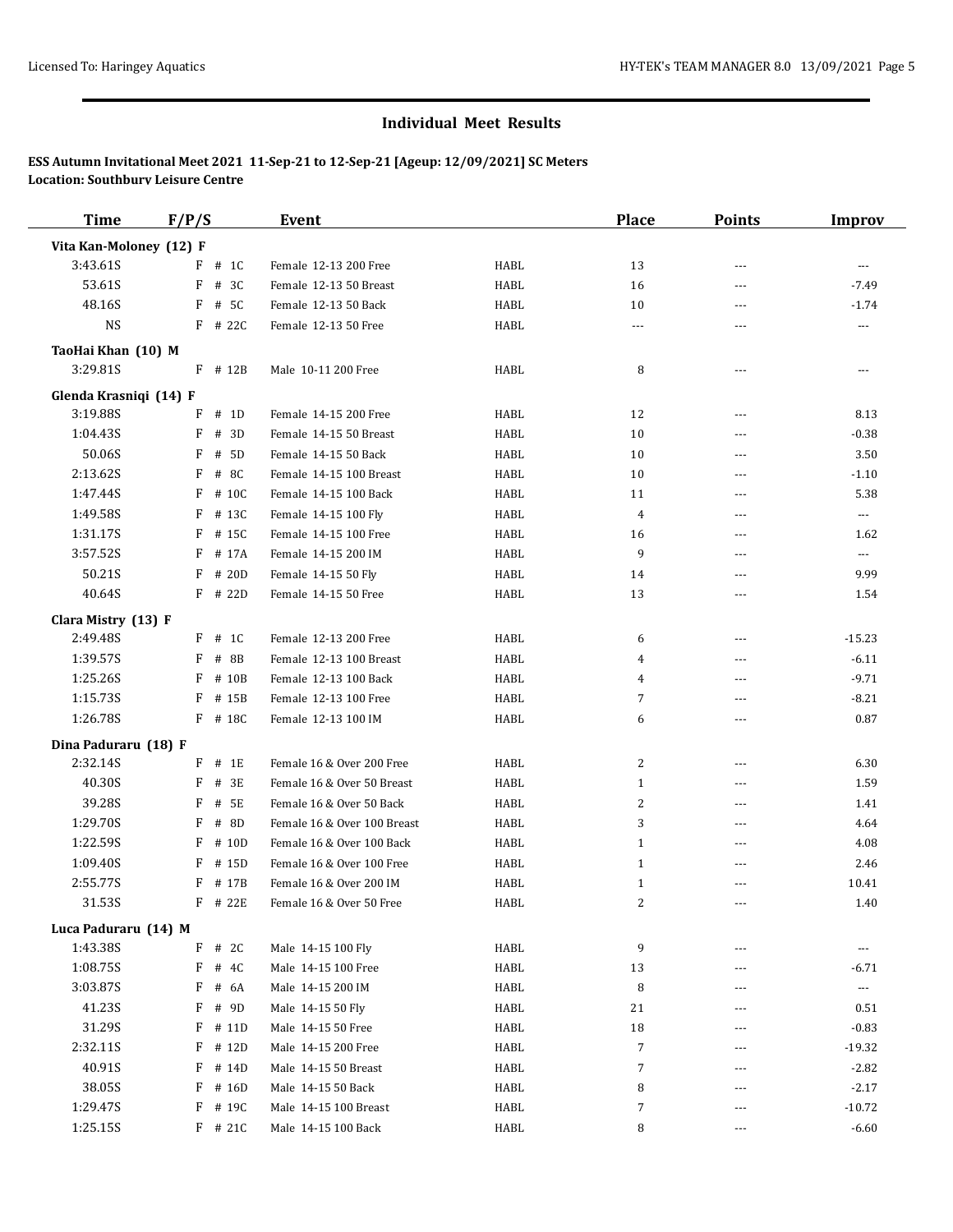| <b>Time</b>                     | F/P/S      | Event                   |             | <b>Place</b>   | <b>Points</b>  | <b>Improv</b>            |
|---------------------------------|------------|-------------------------|-------------|----------------|----------------|--------------------------|
| Georgina Saltmarsh (12) F       |            |                         |             |                |                |                          |
| 46.22S                          | $F$ # 3C   | Female 12-13 50 Breast  | HABL        | $\overline{7}$ | $\overline{a}$ | $-2.93$                  |
| 1:43.15S                        | F<br># 8B  | Female 12-13 100 Breast | <b>HABL</b> | 6              | $\overline{a}$ | $-9.61$                  |
| 1:35.41S                        | F<br># 10B | Female 12-13 100 Back   | <b>HABL</b> | $\overline{7}$ | ---            | $\overline{\phantom{a}}$ |
| 1:34.75S                        | F<br># 15B | Female 12-13 100 Free   | HABL        | 20             | ---            | $-2.55$                  |
| 1:40.07S                        | F<br># 18C | Female 12-13 100 IM     | <b>HABL</b> | 18             | ---            | $-6.64$                  |
| 40.77S                          | $F$ # 22C  | Female 12-13 50 Free    | HABL        | 16             | ---            | $-1.07$                  |
| Louis Scarfo (11) M             |            |                         |             |                |                |                          |
| <b>NS</b>                       | $F$ # 19A  | Male 10-11 100 Breast   | HABL        | ---            | ---            | ---                      |
| $_{\rm NS}$                     | $F$ # 21A  | Male 10-11 100 Back     | HABL        | $---$          | ---            | ---                      |
| Sam Scarfo (10) M               |            |                         |             |                |                |                          |
| NS                              | F # 19A    | Male 10-11 100 Breast   | HABL        | $\cdots$       | $---$          |                          |
| $_{\rm NS}$                     | $F$ # 21A  | Male 10-11 100 Back     | HABL        | $---$          | ---            |                          |
| <b>Charlotte Skinner</b> (13) F |            |                         |             |                |                |                          |
| 2:49.41S                        | $F$ # 1C   | Female 12-13 200 Free   | HABL        | 5              | ---            | $-24.31$                 |
| 49.22S                          | $F$ # 3C   | Female 12-13 50 Breast  | HABL        | 14             | $- - -$        | 0.22                     |
| 41.13S                          | # 5C<br>F  | Female 12-13 50 Back    | <b>HABL</b> | 4              | $\overline{a}$ | 0.19                     |
| 1:46.85S                        | # 8B<br>F  | Female 12-13 100 Breast | HABL        | 7              | $\overline{a}$ | ---                      |
| 1:29.51S                        | F<br># 10B | Female 12-13 100 Back   | HABL        |                | $\overline{a}$ |                          |
| 1:36.59S                        | F<br># 13B |                         | HABL        | 6<br>3         | $\overline{a}$ | $-1.06$                  |
| 1:19.27S                        |            | Female 12-13 100 Fly    |             |                |                | ---                      |
|                                 | F<br># 15B | Female 12-13 100 Free   | HABL        | 12             | ---            | ---                      |
| 1:30.48S                        | # 18C<br>F | Female 12-13 100 IM     | <b>HABL</b> | 9              | $\overline{a}$ | $-15.08$                 |
| 41.37S                          | # 20C<br>F | Female 12-13 50 Fly     | HABL        | 5              | $- - -$        | 1.60                     |
| 36.29S                          | # 22C<br>F | Female 12-13 50 Free    | HABL        | 9              | $\overline{a}$ | 0.42                     |
| James Smeaton (13) M            |            |                         |             |                |                |                          |
| 1:08.47S                        | F<br># 4B  | Male 12-13 100 Free     | HABL        | 2              | $---$          | $-8.63$                  |
| 1:21.65S                        | F<br># 7C  | Male 12-13 100 IM       | HABL        | 4              | ---            | $-10.27$                 |
| 37.95S                          | F<br># 9C  | Male 12-13 50 Fly       | HABL        | 5              | $\overline{a}$ | 0.02                     |
| 2:33.63S                        | # 12C<br>F | Male 12-13 200 Free     | <b>HABL</b> | 2              | ---            | $-12.77$                 |
| 1:19.49S                        | F # 21B    | Male 12-13 100 Back     | HABL        | 2              | ---            | $-9.05$                  |
| <b>Sebastian Smeaton (13) M</b> |            |                         |             |                |                |                          |
| 1:29.64S                        | $F$ # 7C   | Male 12-13 100 IM       | HABL        | 9              |                | $-6.13$                  |
| 38.91S                          | F # 9C     | Male 12-13 50 Fly       | HABL        | 6              |                | $-0.34$                  |
| 33.98S                          | F<br># 11C | Male 12-13 50 Free      | HABL        | 9              | ---            | $-0.11$                  |
| 2:53.14S                        | F # 12C    | Male 12-13 200 Free     | HABL        | 8              | $---$          | $-11.10$                 |
| 1:45.36S                        | F # 19B    | Male 12-13 100 Breast   | HABL        | 10             | ---            | $-3.24$                  |
| Alexander Szczygiel (10) M      |            |                         |             |                |                |                          |
| 1:49.44S                        | $F$ # 2A   | Male 10-11 100 Fly      | HABL        | 3              | $---$          | ---                      |
| 1:37.93S                        | F<br># 7B  | Male 10-11 100 IM       | HABL        | 3              | ---            | 2.53                     |
| 44.12S                          | F # 9B     | Male 10-11 50 Fly       | HABL        | 4              | $---$          | $-0.70$                  |
| 41.62S                          | $F$ # 11B  | Male 10-11 50 Free      | HABL        | 8              |                | 2.63                     |
| 3:18.05S                        | F<br># 12B | Male 10-11 200 Free     | HABL        | 5              | ---            | $\cdots$                 |
| 50.99S                          | F<br># 14B | Male 10-11 50 Breast    | HABL        | 5              | ---            | 1.92                     |
| 46.64S                          | $F$ # 16B  | Male 10-11 50 Back      | HABL        | 5              | ---            | 1.53                     |